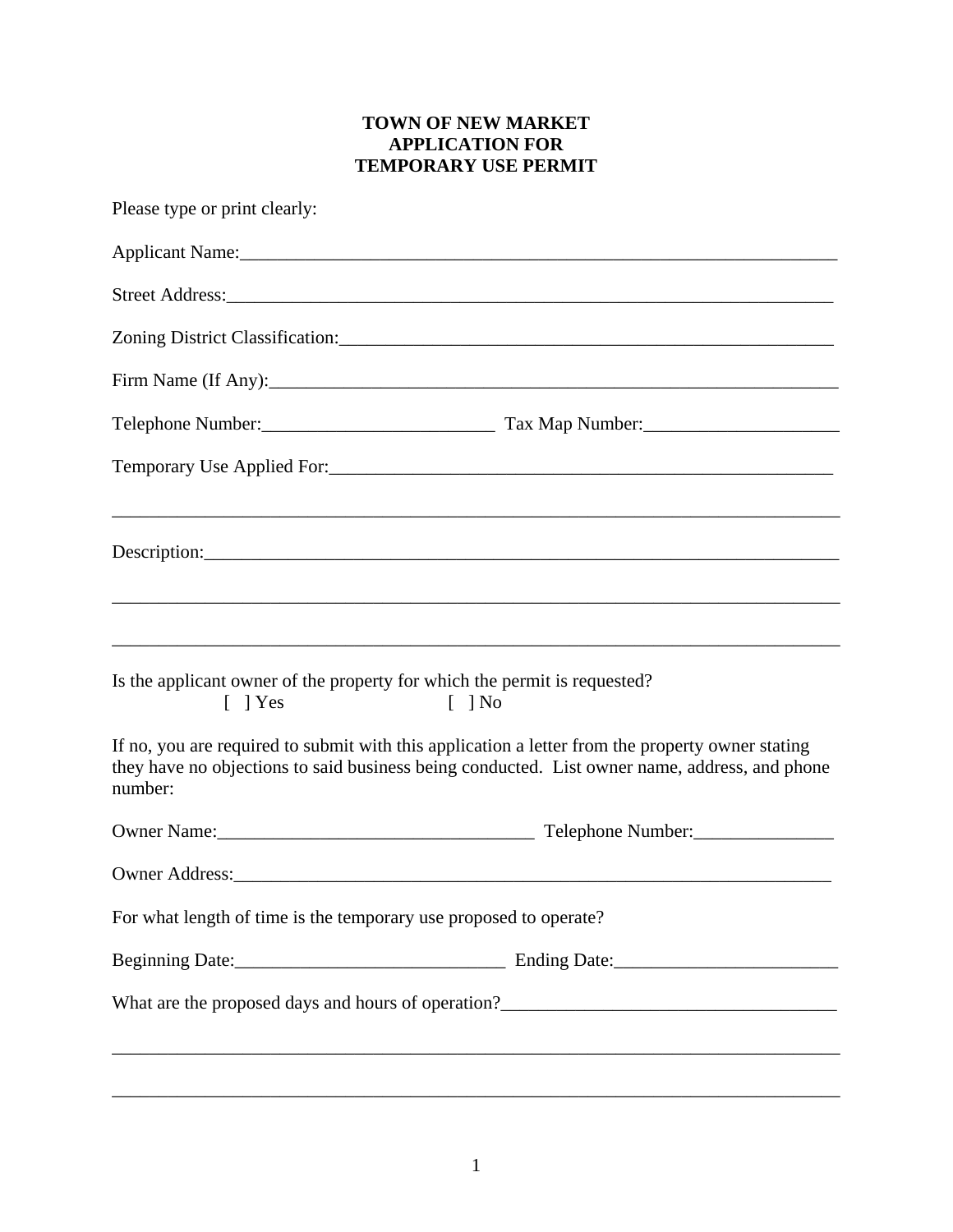## **ALONG WITH THE COMPLETED APPLICATION, FURNISH ONE COPY OF A SKETCH SHOWING THE FOLLOWING**:

- (1.) Boundaries of the entire property
- (2.) Total area of the property
- (3.) Location of all existing and proposed structures (including, but not limited to lighting, signs, and buildings)
- (4.) Where applicable, the area of all buildings to be used in conjunction with the temporary use
- (5.) Location and distance of all off-site structures within fifty (50) feet of the property (including, but not limited to lighting, signs, and buildings)
- (6.) Required minimum yards with distances to all existing and proposed structures from the lot lines
- (7.) Public rights-of-way, indicating names, route numbers, and width
- (8.) Proposed means of ingress and egress to the property from a public street and adjacent driveways
- (9.) Parking spaces, existing and/or proposed, indicating minimum distance from the nearest property line
- (10.) Existing zoning designation and use of subject and adjacent areas
- (11.) Where applicable, seating capacity, usable outdoor recreation area, emergency access, fencing, landscaping and screening, outside lighting plan, loudspeakers, sanitary facilities, and any other information deemed necessary by the Zoning Administrator for the proper consideration of this application

Are any signs to be erected in conjunction with this temporary use?

 $[ ]$   $Yes$   $[ ]$   $No$ 

If Yes, submit a statement describing the type, area, height, location and placement, content, and other applicable information as may be required by the Zoning Administrator for all proposed signs. ALL SIGNS MUST BE REMOVED UPON THE EXPIRATION OF THIS PERMIT.

As applicant, I do hereby request a temporary use permit for the activity described herein and as shown on the attached sketch plan and specifications. I understand that the use shall comply with Section 70-136 of the New Market Zoning Ordinance and that any deviation from the applications requested shall require the express written approval of the Zoning Administrator. Any signs associated with the temporary use that are not removed upon the expiration of this permit may be caused to be removed by the Zoning Administrator, and the cost may be billed to the applicant. I also understand that this permit does not take the place of any other licenses that may be required by law.

\_\_\_\_\_\_\_\_\_\_\_\_\_\_\_\_\_\_\_\_\_\_\_\_\_\_\_\_\_\_\_\_\_\_\_\_\_\_\_\_\_\_ \_\_\_\_\_\_\_\_\_\_\_\_\_\_\_\_\_\_\_\_\_\_\_\_\_\_\_\_\_\_

Applicant Signature Date